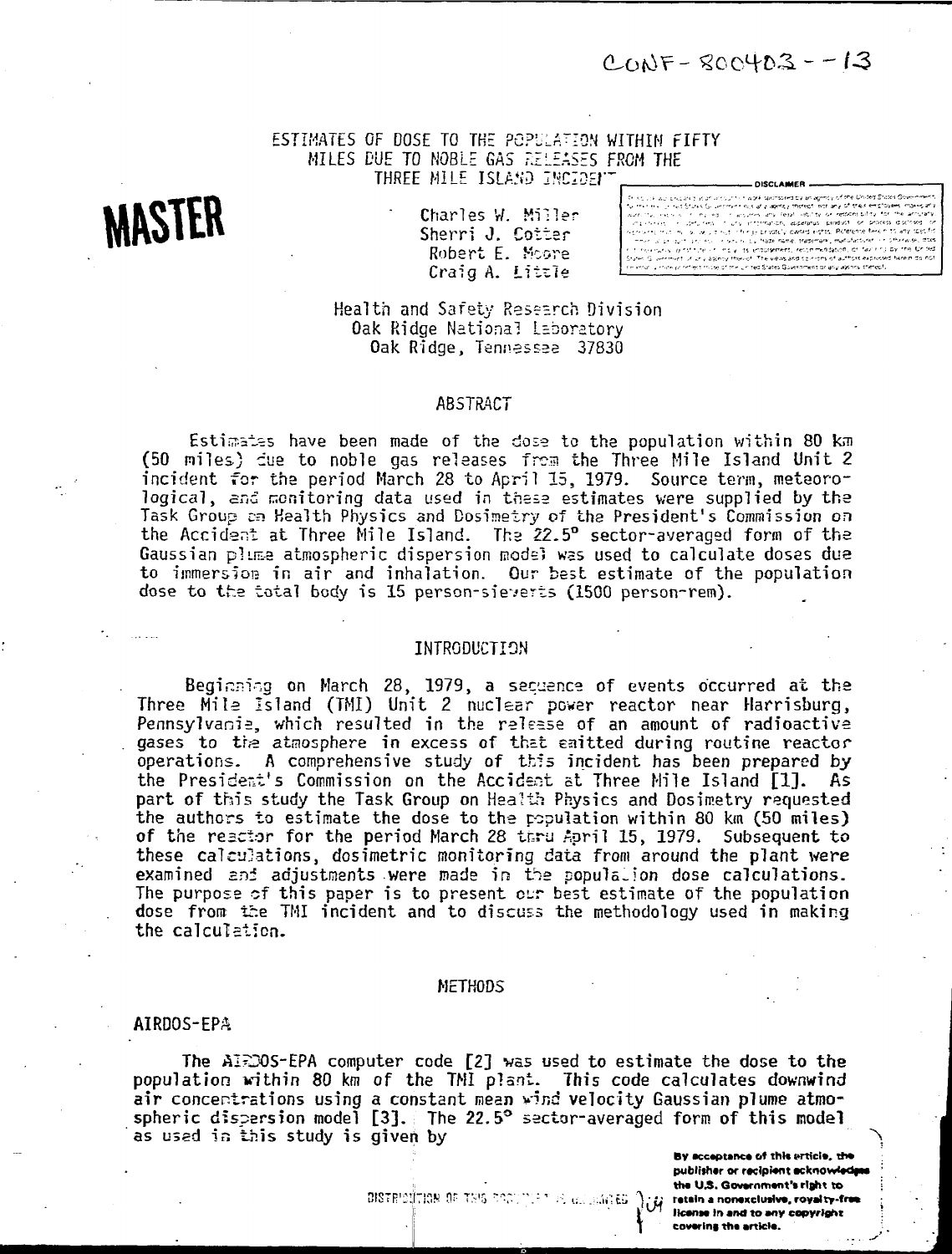$$
\chi = \frac{Q}{0.15871 \pi \times \sigma_{Z} \bar{u}} \exp \left[-1/2 \left(\frac{H}{\sigma_{Z}}\right)^{2}\right]
$$
 (1)

where

 $x =$  ground-level air concentration (Bq/m<sup>3</sup>) at downwind distance x (m),

 $Q =$  uniform radionuclide release rate (Bq/sec).

 $\bar{u}$  = mean wind speed (m/sec).

 $\sigma_{\gamma}$  = vertical dispersion coefficient (m), and

 $H =$  effective stack height (m).

The air concentrations calculated using Eq. (1) were used to estimate doses. The dose due to immersion in air is given by

$$
D_{\text{imm}} = \chi C_{\text{imm}} (1 \times 10^{-6})
$$
 (2)

where

 $x =$  ground-level air concentration (Bq/m<sup>3</sup>),  $D_{\text{imm}} = \text{air immersion dose (Sv)}$ ,  $\mathbb{C}_{\mathfrak{z}_{mm}}$  = dose conversion factor for immersion in air (Sv/y per  $\frac{11000}{2}$  Bq/cm<sup>3</sup>), and

 $1 \times 10^{-6}$  = units conversion factor.

Doses due to inhalation were also calculated, but they were found to be insignificant when compared to the air immersion doses in this study. Doses were estimated for total body, red bone marrow, lungs, endosteal cells, stomach wall, lower large intestine wall, thyroid, liver, kidneys, testes, and ovaries.

The AIRDOS-EPA computer code also has the capability of estimating wet and dry deposition effects and the resulting doses from surface exposure and ingestion. Such calculations were not made for this study, however, since the only radionuclides considered were nonreactive noble gases.

# Meteorological Data

Meteorological data taken at the TMI tower were obtained and adjusted for use as input in the AIRDOS-EPA calculations. Hourly values of wind direction, wind speed, and the vertical temperature gradient for the time period being considered were used. The temperature data were used to derive hourly values of the Pasquill atmospheric stability classes [4]. A joint frequency distribution of the average wind speed for each of 16 wind direction sectors and 7 stability classes was constructed.

Mixing height values for the period of the TMI release were not supplied by the Task Group staff. Instead, mean values of the mixing height for January and June were obtained [5] and averaged. The resulting value of SCO m was used in the AIRDOS-EPA calculations.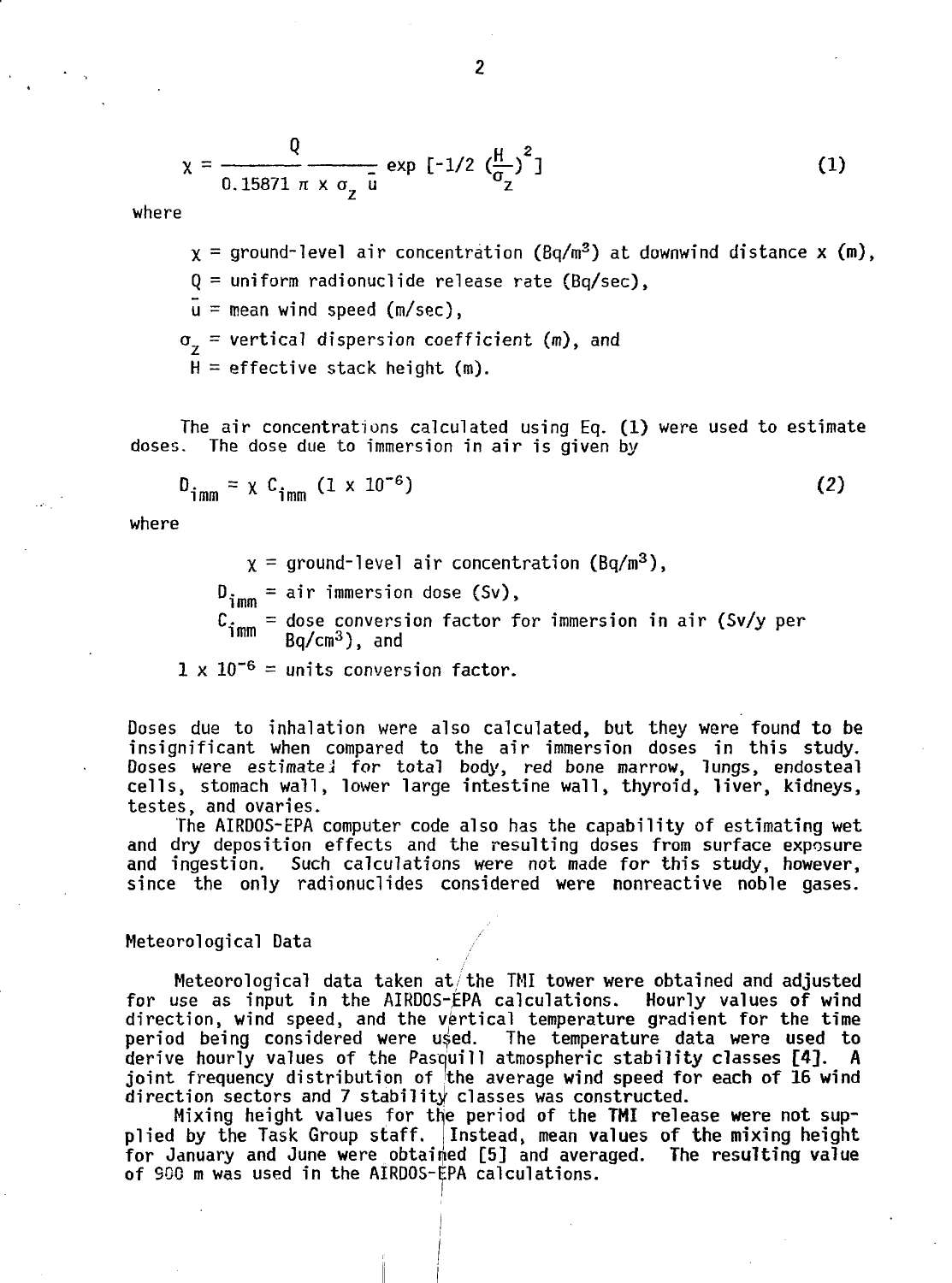# Source Term

Radionuclides from the TMI incident were emitted via a vent stack located atop the auxiliary building adjacent to the unit 2 containment building (Fig. 1). The stack is 55 m above ground level but only 6 m above the auxiliary building roof and 3 m above the closest obstruction. The stack is 1.2 m in diameter, and the effluent had an exit velocity of 36 m/sec. The temperature of the effluent was assumed to be near ambient [6].

A direct measurement of stack effluents during the TMI incident was not performed and thus the amount and identity of the aerosols released are unknown. It was assumed for dose calculational purposes that the release consisted of  $^{88}\mathrm{Kr}$ ,  $^{133}\mathrm{Xe}$ , and  $^{135}\mathrm{Xe}$ . Other gases in the core inventory at the time of shutdown decayed rapidly during the first few hours, and made insignificant contributions to dose. The composition of the gas mixture as a function of time during the 19 day release was calculated using estimated quantities of the radionuclides in the core at shutdown and their halflives [6]. It was found that of the total release 1% was <sup>88</sup>Kr, 95% was  $133$ Xe, and 4% was  $135$ Xe.

The total release of radionuclides used in these calculations was inferred from the response of a stationary gamma radiation monitor located external to the base of the stack. Release rate estimates (Bq/min) for various time periods during the incident were supplied to the authors by the Task Group staff. From this information, hourly release rates (Bq/hr) were generated assuming a linear change in the release rate between the data points supplied. The total release from this analysis was found to be 8.9 x 10<sup>16</sup> Bq (2.4 x 10<sup>6</sup> Ci). This total was distributed among the 16 wind direction sectors by assigning each estimated hourly release to the wind direction sector reported for that hour. The resulting release into each sector was apportioned among the three radionuclides considered as noted above and then dispersed out to a distance of 80 km using Eq. (1).

#### Population

The projected 1980 population within 80 km of TMI, adjusted for the actual 1979 population out to 3.2 km, was also supplied by the Task Group staff [6]. This area was divided into the 16 wind direction sectors and 10 annular distances: 0-1.6 km, 1.6-3.2 km, 3.2-4.8 km, 4.8-6.4 km, 6.4-8.0<br>km. 8-16 km. 16-32 km, 32-48 km, 48-64 km, and 64-80 km. In AIRDOS-EPA,  $km, 8-16$  km,  $16-32$  km,  $32-48$  km,  $48-64$  km, and  $64-80$  km. the air concentration and subsequent individual dose is calculated at downwind distances at the center of each annular ring in each wind direction sector. This dose is then assumed to be received by each individual at that distance and direction. The resulting population dose for each sector and annular ring is the product of the individual dose and total population for that area.

#### RESULTS

# Initial Calculations

Population dose estimates were prepared for the Task Group staff by assuming that the plume remained elevated during release. Plume rise due to the momentum of the emissions was taken into account. The total-body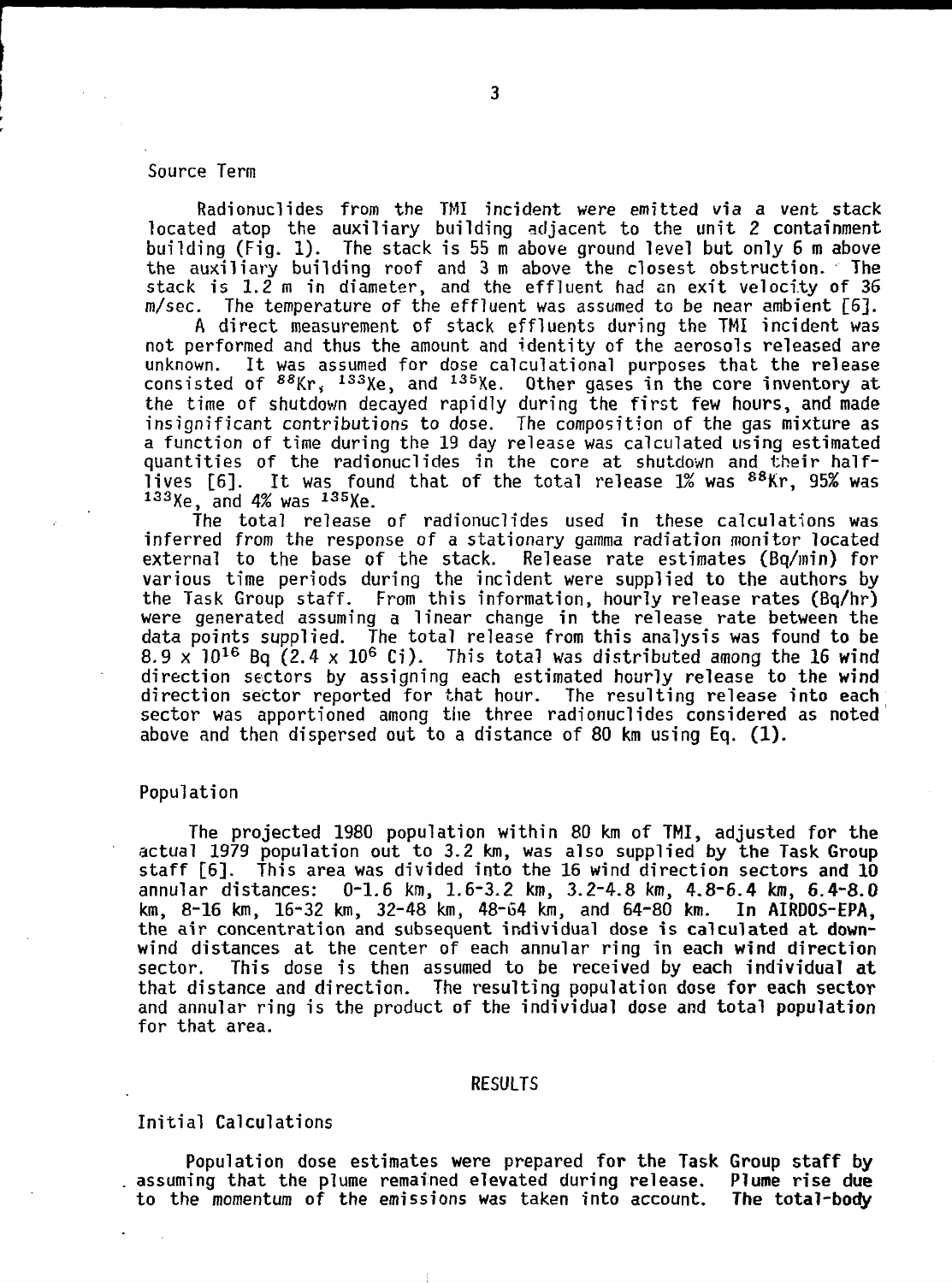external dose conversion factors (Sv/y per Bq/cm<sup>3</sup>) used in these estimates are 3.2 (88Kr),  $5.1 \times 10^{-2}$  (133Xe) and 3.8 x 10<sup>-1</sup> (135Xe)[7]. The resulting total body population dose by sector is shown in Table 1. While <sup>88</sup>Kr composed only 1% of the total release, its comparatively large dose conversion factor resulted in <sup>88</sup>Kr contributing up to 26% of the population dose in a given sector. The total population dose of approximately 4 personsieverts (395 person-rem) is about a factor of 7 less than the 28 personsieverts estimated from extrapolation of limited thermoluminescent dosimeter (TLD) measurements taken at the time of the incident [6].

## Comparison of Observed and Predicted Doses

It is clear from Fig. 1 that the release point for the noble gases considered in this study is surrounded by buildings and other structures. As a result, downdrafts could at times have brought all or part of the TMI plume to ground level. Methods are available for estimating the effects of such downdrafts and building wakes on downwind air concentrations [8,9]. However, no such methods are available in AIRDOS-EPA.

Subsequent to the preparation of the population dose estimates for the Task Group staff, measured net dose values were obtained from twenty TLD's placed around the TMI site prior to the incident. These TLD's were located in various directions from the plant at distances ranging from 0.16 to 24 km. Comparisons were made between these measured values and values predicted using Eq. (1) assuming both an elevated release, as used above, and a ground-level (1 m) release. The latter release height was chosen to approximate the potential downdraft effects due to the presence of the buildings.

A summary of the results of these comparisons is shown in Table 2 [10]. It can be seen that the use of a ground-level release in the model results in a more favorable comparison than when the original elevated release condition is assumed in the model.

## Revised Population Dose Estimates

Revised population dose estimates have now been made assuming a ground-level (1 m) release. The total-body dose estimates resulting from this calculation are also shown in Table 1. Revised estimates for other organs have been tabulated elsewhere [11]. The total dose to the population within 80 km is 15 person-sieverts, which is within a factor of two of that extrapolated.from the TLD measurements (28 person-sieverts).

## DISCUSSION

There is no universally accepted method for estimating health effects from radiation doses. The highest population dose estimated from the TMI incident (28 person-sieverts) is, however, only about one percent of the annual collective dose resulting from natural background (2400 personsieverts). It has been estimated that the dose from TMI is too small to cause any detectable increase in cases of cancer, developmental abnormalities, or genetic ill-health [1].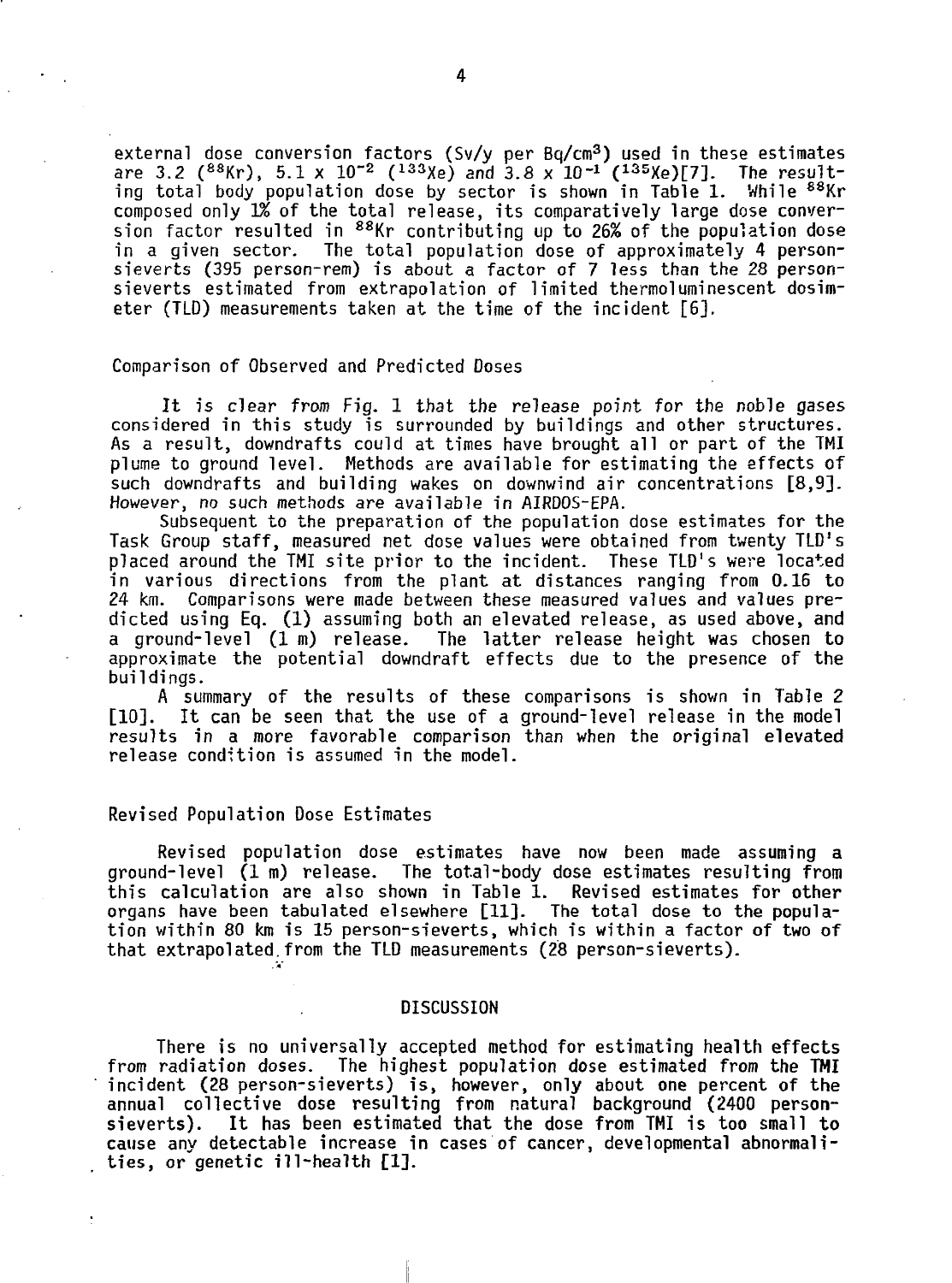There are a number of potential sources of error in these calculations that should be noted.' The results of any Gaussian plume model calculation are directly proportional to the source term used as input if all other parameters are assumed constant. As a result, any error in the composition or magnitude of the assumed I'M source term will result in a like error in the dose.

The Gaussian plume dispersion parameters used in AIRDOS-EPA are based primarily on data measured over relatively flat terrain. Fig. I, the TMI site is located in a river valley surrounded by rolling terrin. The Gaussian model may not perform as well under these conditions as  $i$ t does for flat terrain  $[12]$ .

More information is needed on the behavior of plumes around building complexes such as the TMI site. It is unlikely that the TMI plume was brought to ground 100% of the time during the release, but no information seems to be available on the behavior of the plume around the structures. Such information could help increase the accuracy of the dose calculations.

AIRDOS-EPA is designed primarily for estimating long term average doses from continuous releases of radionuclides, not relatively short-term releases like those considered here. The uncertainty associated with such short-term calculations is undoubtedly larger than the uncertainty associated with long term averages [12].

#### CONCLUSIONS

The AIRDOS-EPA computer code has been used to estimate the total-body dose to the population within 80 km due to noble gas releases from the TMI incident. These calculations are based on a 22.5° sector-averaged Gaussian plume atmospheric dispersion model assuming a ground-level release. The latter assumption was used because it resulted in better agreement between observed and predicted TLD doses than did use of an elevated release in the model. Our value of 15 person-sieverts is within a factor of two of the 28 person-si everts estimated from extrapolation of TLD measurements without considering shielding effects due to dwellings. It has been estimated that the population dose received from the TMI incident is too small to cause any detectable physical health effects [1].

#### ACKNOWLEDGMENTS

Oak Ridge National Laboratory is operated by Union Carbide Corporation for the U. S. Department of Energy under contract No. W-7504-eng-26. Partial support for this project supplied by the Industrial Safety and Applied Health Physics Division.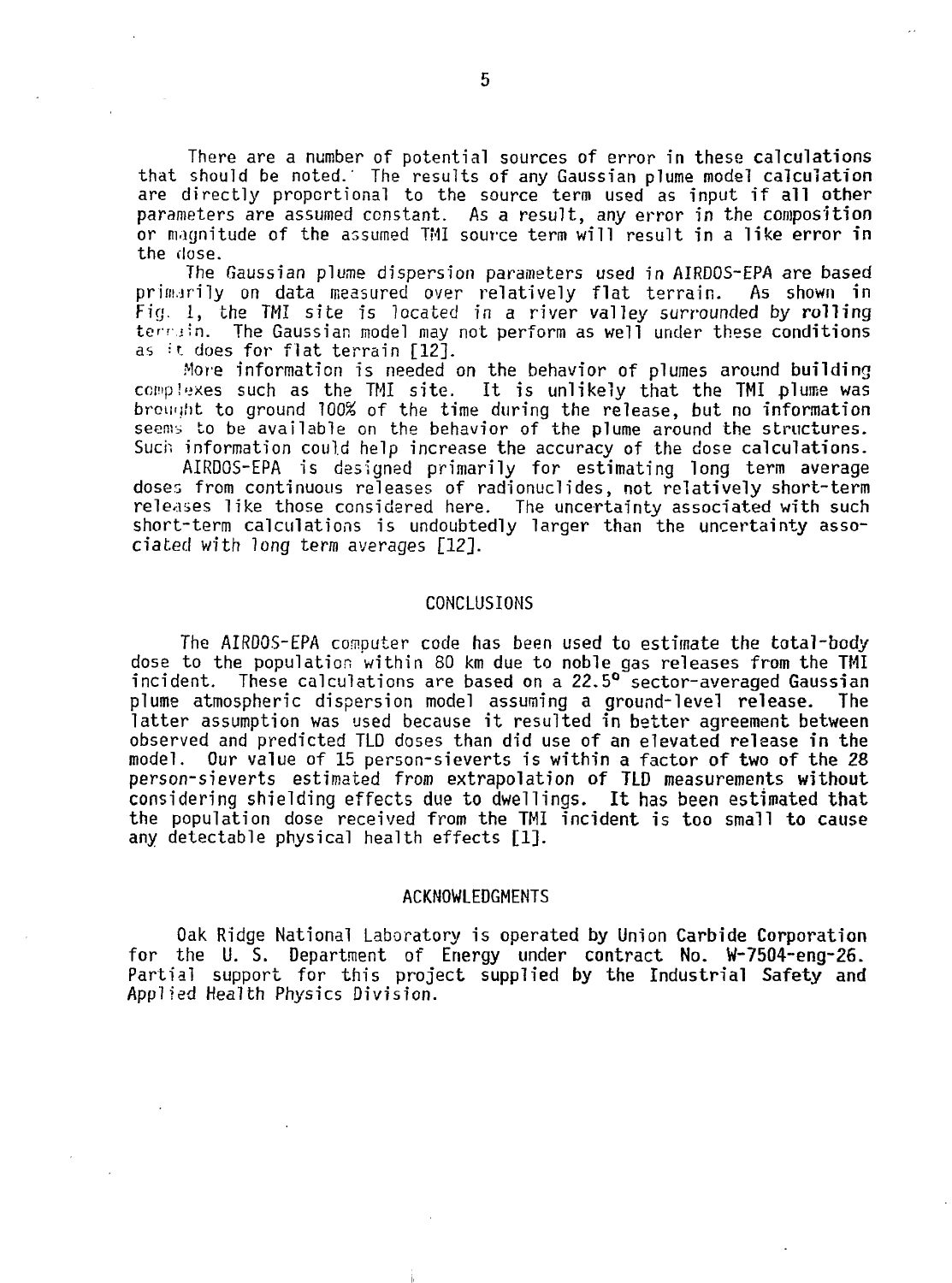#### **REFERENCES**

- 1. J. G. Kemeny (Chm), Report of the President's Commission on the Accident at Three Mile Island, Washington, D.C. (October, 1979}.
- 2. R. E. Moore, C. F. Baes III, L. M. McDowell-Boyer, A. P. Watson, F. 0. Hoffman, J. C. Pleasant and C. W. Miller, AIRDOS-EPA: A Computerized Methodology for Estimating Environmental Concentrations and Dose to Man from Airborne Releases of Radionuclides, ORNL-5532 (June, 1979).
- 3. F. Pasquill, "The Estimation of the Dispersion of Windborne Material," Meteorol. Mag. 90, 33-49 (1961).
- 4. U.S. Nuclear Regulatory Commission, Onsite Meteorological Programs, Safety Guide 23 (1972).
- 5. D. Slade (ed.), Meteorology and Atomic Energy 1968, TID-24190 (July 1968).
- 6. C. D. Berger, Personal communication (1979).
- 7. D. C. Kocher, Dose-Rate Conversion Factors for External Exposure to Photon and Electron Radiation from Radionuclides Occurring in Routine Releases from Nuclear Fuel Cycle Facilities, NUREG/CR-0494 (ORNL/ NUREG/TM-283) (April, 1979).
- 8. U.S. Nuclear Regulatory Commission, Methods for Estimating Atmospheric Transport and Dispersion of Gaseous Effluents in Routine Releases from Light-Water-Cooled Reactors, Revision 1, Regulatory Guide 1.111 (1977).
- 9. A. H. Huber, "An Evaluation of Obstacle Wake Effects on Plume Dispersion," American Meteorological Society Fourth Symposium on Turbulence, Diffusion, and Air Pollution, Reno, Nevada (January, 1979).
- 10. C. W. Miller, S. J. Cotter, C. A. Little, and R. E. Moore, "Comparison of Observed and Predicted Doses from the TMI Incident," Trans. Amer. Nucl. Soc. (1980, in press).
- 11. S. J. Cotter, C. W. Miller, R. E. Moore, and C. A. Little, Estimates of Dose Due to Noble Gas Releases from the Three Mile Incident Using the AIRDOS-EPA Computer Code, ORNL-5649 (to be published).
- 12. C. A. Little and C. W. Miller, The Uncertainty Associated with Selected Environmental Transport Models, ORNL-5528 (November, 1979).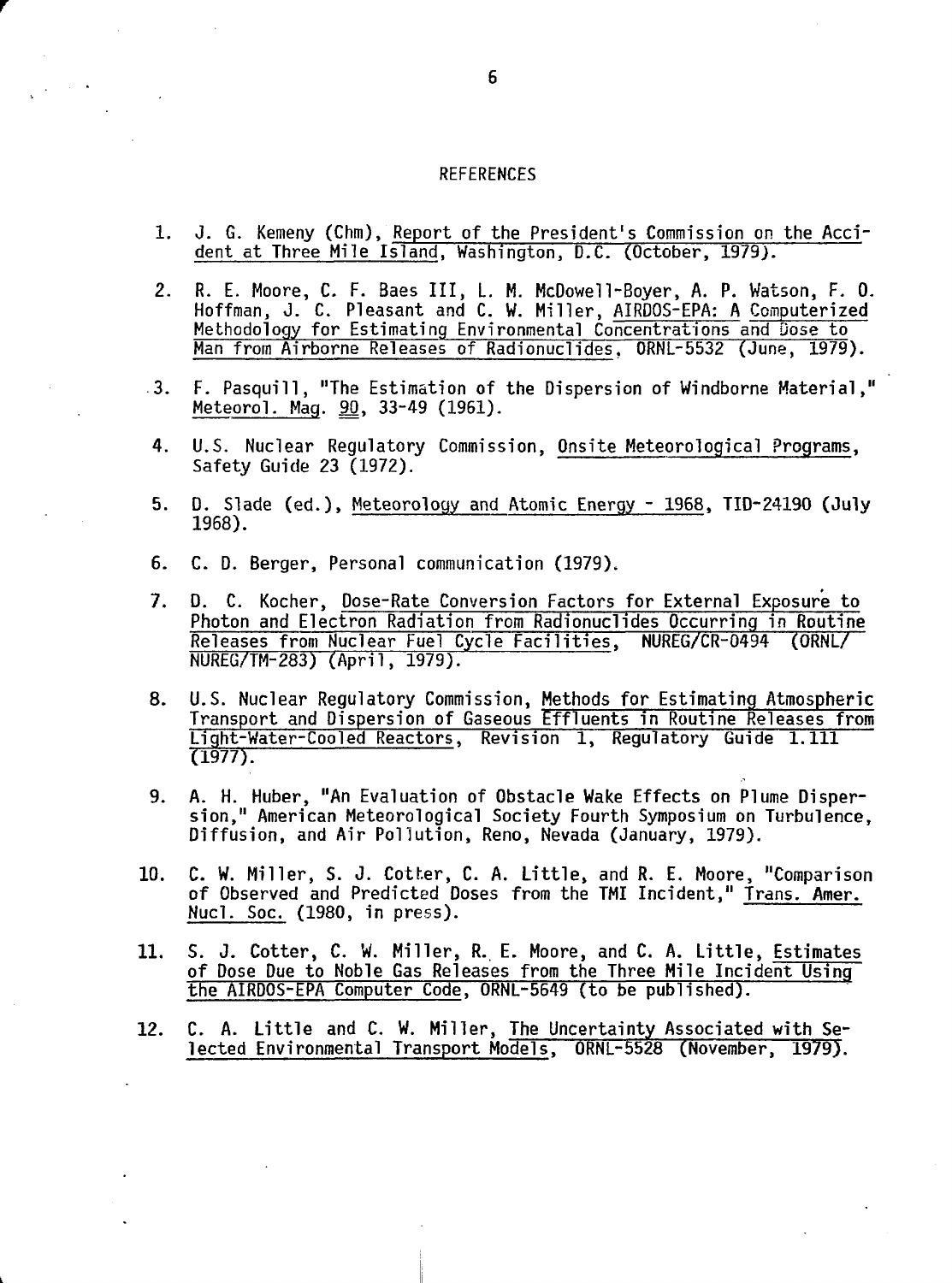|                                                |                                       |                      |                     | Population dose (cerson-Sv) |
|------------------------------------------------|---------------------------------------|----------------------|---------------------|-----------------------------|
| Compass<br>direction <sup><math>a</math></sup> | Sector                                | Number of<br>persons | Elevated<br>release | Ground-level<br>release     |
| N                                              |                                       | 98,425               | 0.35                | 2.45                        |
| <b>NNW</b>                                     |                                       | 77,858               | 1.12                | 1.94                        |
| NW                                             | $\frac{1}{2}$                         | 162,267              | 0.63                | 2.83                        |
| WNW                                            |                                       | 106,277              | 0.53                | 1.54                        |
| W                                              |                                       | 96,229               | 0.22                | 0.64                        |
| WSW                                            | 4567                                  | 50,221               | 0.03                | 0.16                        |
| <b>SW</b>                                      |                                       | 81,611               | 0.05                | 0.14                        |
| <b>SSW</b>                                     | $\begin{array}{c} 8 \\ 9 \end{array}$ | 140,808              | 0.07                | 0.47                        |
| $S_{\parallel}$                                |                                       | 229,370              | 0.10                | 0.34                        |
| <b>SSE</b>                                     | 10                                    | 141,201              | 0.12                | 0.36                        |
| SE.                                            | 11 <sub>1</sub>                       | 70,570               | 0.04                | 0.10                        |
| ESE                                            | 12                                    | 233,336              | 0.06                | 0.16                        |
| E                                              | 13                                    | 173,341              | 0.06                | 0.28                        |
| <b>ENE</b>                                     | 14                                    | 250,668              | 0.10                | 0.46                        |
| NE.                                            | 15                                    | 153,903              | 0.08                | 0.76                        |
| <b>NNE</b>                                     | 16                                    | 97,034               | 0.39                | 2.45                        |
| Total                                          |                                       | 2, 163, 119          | 3.95                | 15.08                       |

Table 1. Summary of estimated population doses to total body by sector resulting from the incident at Three Mile Island (March 28-April 15, 1979)

 $^a$ Wind "toward."

Table 2. Summary of a comparison between predicted and observed doses resulting from the incident at Three Mile Isla-d (March 28-April 15, 1979)

| Height of       | <b>/predicted dose)</b> $^{\alpha}$<br>Ratio<br>$\overline{\left( \begin{array}{c} 0 & \text{observed dose} \\ 0 & \text{observed dose} \end{array} \right)}$ | Correlation<br>coefficient,<br>log (observed |                                               |
|-----------------|---------------------------------------------------------------------------------------------------------------------------------------------------------------|----------------------------------------------|-----------------------------------------------|
| release         | Range                                                                                                                                                         | Median                                       | dose) is log<br>(predicted dose) <sup>b</sup> |
| 1 <sub>m</sub>  | $5 \times 10^{-2}$ -6.2 x $10^{0}$                                                                                                                            | 0.84                                         | 0.91                                          |
| 55 <sub>m</sub> | $2 \times 10^{-5}$ -2 $\times 10^{-1}$                                                                                                                        | 0.01                                         | 0.1                                           |

 $a_{\mathsf{A}}$  value of  $1$  signifies perfect agreement between predicted dose and observed dose.

 $b$ Maximum value = 1.